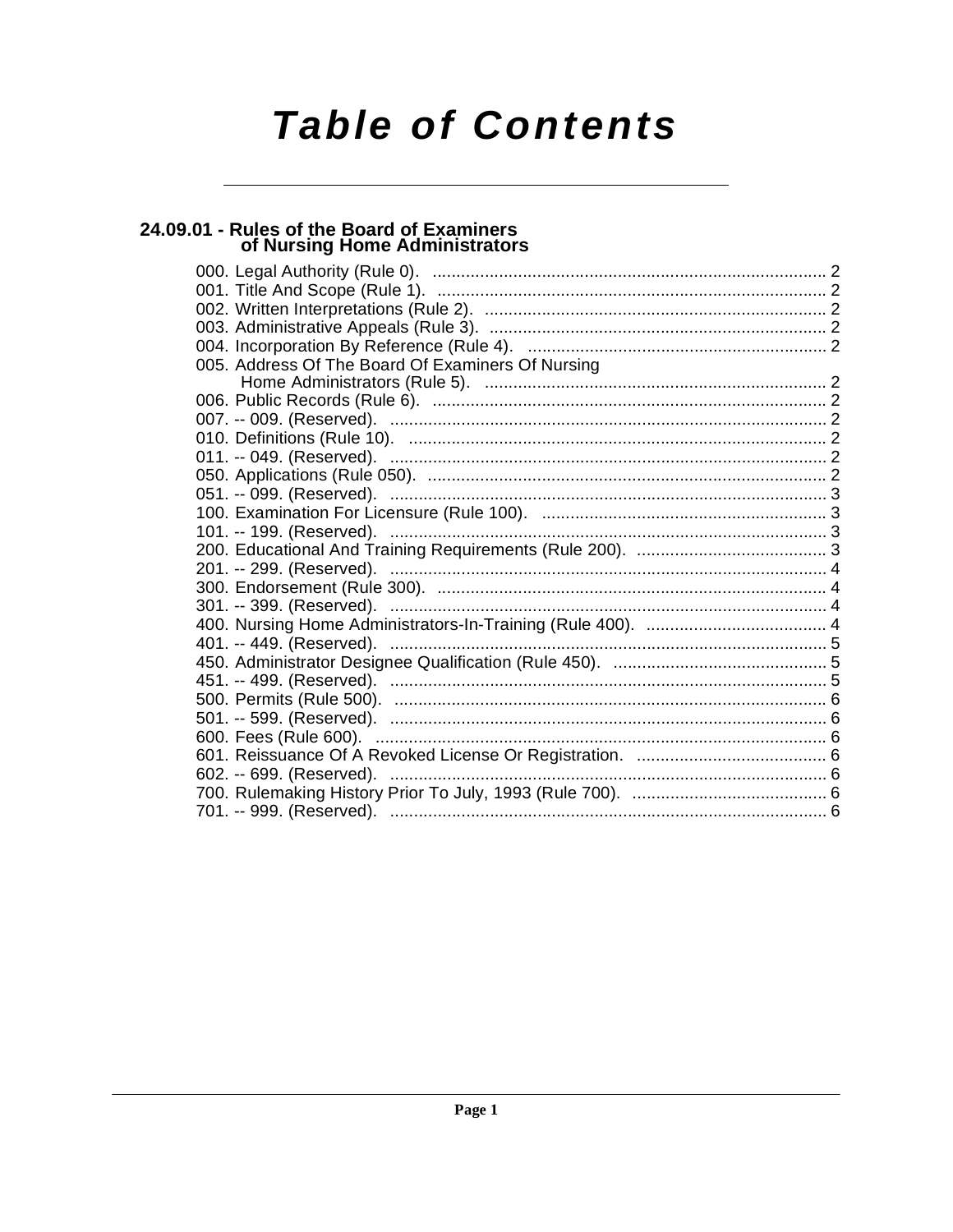#### **IDAPA 24 TITLE 09 CHAPTER 01**

#### **24.09.01 - RULES OF THE BOARD OF EXAMINERS OF NURSING HOME ADMINISTRATORS**

#### <span id="page-1-1"></span><span id="page-1-0"></span>**000. LEGAL AUTHORITY (RULE 0).**

These rules are hereby prescribed and established pursuant to the authority vested in the Board of Examiners of Nursing Home Administrators by the provisions of Section 54-1604, Idaho Code. (7-1-93)

#### <span id="page-1-2"></span>**001. TITLE AND SCOPE (RULE 1).**

These rules shall be cited as IDAPA 24.09.01, "Rules of the Board of Examiners of Nursing Home Administrators". (7-1-93)

#### <span id="page-1-3"></span>**002. WRITTEN INTERPRETATIONS (RULE 2).**

The board may have written statements that pertain to the interpretation of the rules of this chapter. Such interpretations, if any, are available for public inspection and copying at cost in the main office of the Bureau of Occupational Licenses. (3-13-02)

#### <span id="page-1-4"></span>**003. ADMINISTRATIVE APPEALS (RULE 3).**

Administrative appeals shall be governed by the Administrative Procedure Act, Title 67, Chapter 52, Idaho Code.

(3-13-02)

#### <span id="page-1-5"></span>**004. INCORPORATION BY REFERENCE (RULE 4).**

These rules do not incorporate by reference any document other than those sections of Idaho Code so referenced. (3-13-02)

#### <span id="page-1-6"></span>**005. ADDRESS OF THE BOARD OF EXAMINERS OF NURSING HOME ADMINISTRATORS (RULE 5).**

[The office of the Board of Examiners of Nursing Home Administrators is located within the Bureau of Occupational](mailto:ibol@ibol.idaho.gov)  Licenses, Owyhee Plaza, 1109 Main Street, Suite 220, Boise, Idaho 83702-5642. The phone number of the Board is (208) 334-3233. The Board's FAX number is (208) 334-3945. The Board's e-mail address is ibol@ibol.state.id.us. [The Board's official web site is at https://www.ibol.idaho.gov/nha.htm](mailto:ibol@ibol.idaho.gov)[. \(4-6-05\)](https://www.ibol.idaho.gov/nha.htm)

#### <span id="page-1-7"></span>**006. PUBLIC RECORDS (RULE 6).**

The records associated with the Board of Examiners of Nursing Home Administrators are subject to the provisions of the Idaho Public Records Act, Title 9, Chapter 3, Idaho Code. (3-13-02) the Idaho Public Records Act, Title 9, Chapter 3, Idaho Code.

#### <span id="page-1-8"></span>**007. -- 009. (RESERVED).**

#### <span id="page-1-14"></span><span id="page-1-9"></span>**010. DEFINITIONS (RULE 10).**

**01. Board**. The Board of Examiners of Nursing Home Administrators as prescribed in Section 54- 1601, Idaho Code. (7-1-93)

**02.** Bureau. The Bureau of Occupational Licenses as prescribed in Sections 54-1603 and 67-2602, Idaho Code. (3-13-02) Idaho Code. (3-13-02)

**03. NAB**. NAB shall mean the national association of boards of examiners for nursing home administrators. (4-6-05) administrators.  $(4-6-05)$ 

#### <span id="page-1-10"></span>**011. -- 049. (RESERVED).**

#### <span id="page-1-12"></span><span id="page-1-11"></span>**050. APPLICATIONS (RULE 050).**

Applications will be on forms approved by the Board. (4-6-05) (4-6-05)

<span id="page-1-13"></span>**01. Board Consideration**. No application will be considered for any action unless accompanied by the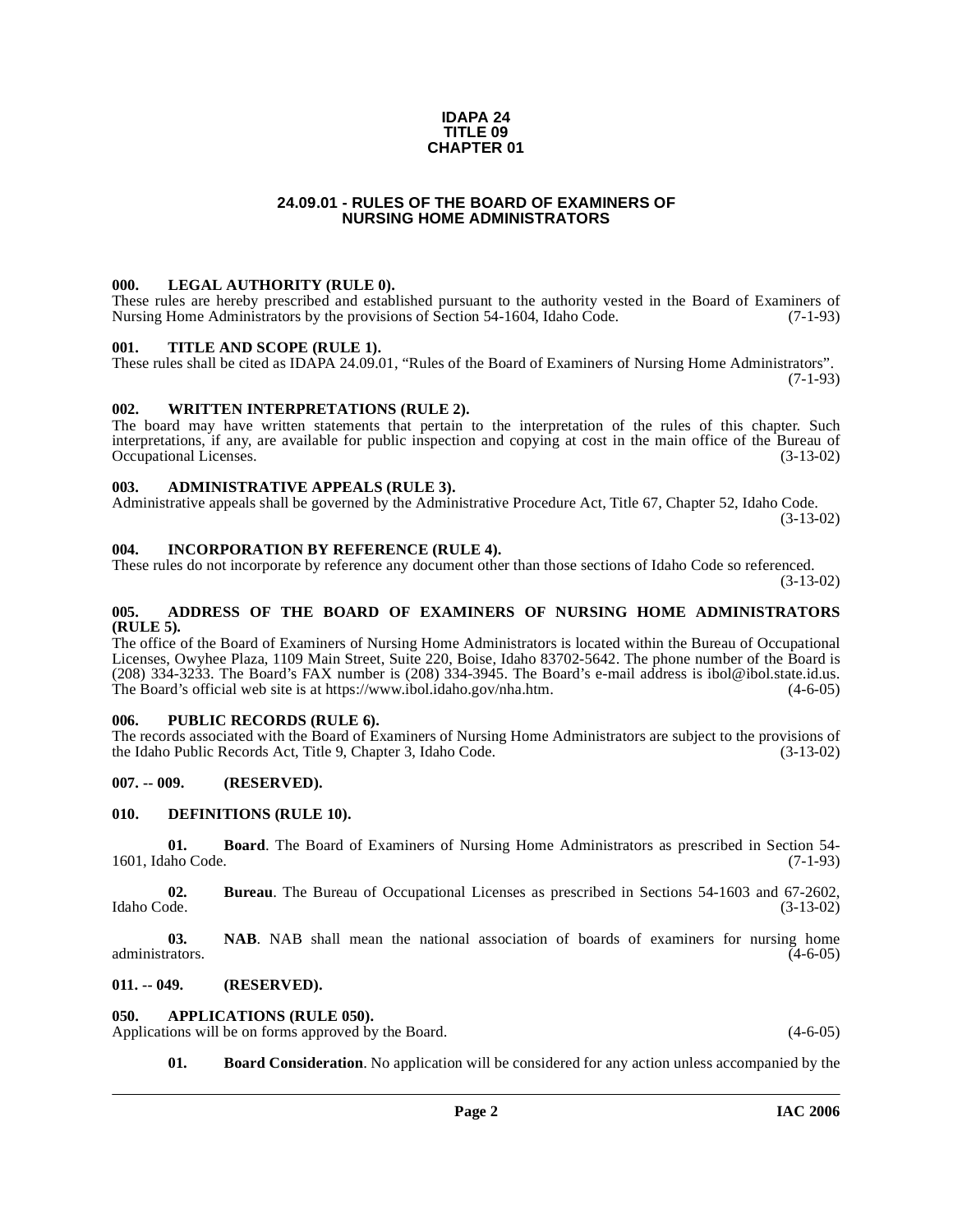### **Bureau of Occupational Licenses**

appropriate fees and until the required supporting documentation is received by the Bureau. (4-6-05)

<span id="page-2-10"></span>**02. Filing Deadline**. To be considered by the Board, properly completed applications must be received by the Bureau at least thirty (30) days prior to the first day of the month in which the Board will meet. (4-6-05)

<span id="page-2-12"></span>**03.** Lack of Activity. Applications on file with the Board that lack activity for any period of twelve this shall be terminated unless good cause is demonstrated to the Board. (4-6-05)  $(12)$  months shall be terminated unless good cause is demonstrated to the Board.

#### <span id="page-2-0"></span>**051. -- 099. (RESERVED).**

#### <span id="page-2-9"></span><span id="page-2-1"></span>**100. EXAMINATION FOR LICENSURE (RULE 100).**

**01. Examination Fee**. The examination fee for the national examination shall be in the amount as determined by the National Association of Board of Examiners of Nursing Home Administrators and shall be paid to the entity administering said examination. The examination fee is in addition to the license fee provided for in Section 54-1604, sub-paragraph (g), Idaho Code. (3-10-00)

<span id="page-2-11"></span>**02. Good Moral Character**. Evidence of good moral character on the application form is to be signed by two (2) reputable individuals not more than one (1) of which may be a minister, priest, rabbi, or their equivalent and neither shall be members of the applicant's family. (7-1-93)

<span id="page-2-4"></span>**03. Content of Exam, Passing Scores**. The examination shall be that issued by the National Association of Board of Examiners of Nursing Home Administrators, and an examination pertaining to Idaho law and rules governing nursing homes. The passing of the National Association of Board of Examiners of Nursing Home Administrators examination shall be the scale score passing point as established by NAB. The passing score of the Idaho Laws and Rules Examination shall be seventy-five percent  $(75\%)$ .  $(7-1-93)$ Idaho Laws and Rules Examination shall be seventy-five percent (75%).

<span id="page-2-6"></span>**Date and Location of Exam**. Examinations shall be held at the location and at the times determined by the entity administering the national examination. The state examination shall be a take-home examination and be returned to the Board upon submission of the application. The applicant shall further certify to the Board that he or she has reviewed, understands, and will abide by the state laws and rules governing Nursing Home Administrators and facilities. (3-10-00)

<span id="page-2-15"></span>**05.** Suitability Requirements. An applicant shall be deemed to have met the suitability requirements to in Section 54-1605. Idaho Code, by compliance with sub-paragraphs 2 or 3 of that section. (7-1-93) referred to in Section 54-1605, Idaho Code, by compliance with sub-paragraphs 2 or 3 of that section.

#### <span id="page-2-7"></span><span id="page-2-2"></span>**101. -- 199. (RESERVED).**

#### <span id="page-2-3"></span>**200. EDUCATIONAL AND TRAINING REQUIREMENTS (RULE 200).**

<span id="page-2-8"></span>**01. Educational Requirements**. In order to be credited toward the educational requirements of the Act, a seminar or course of study must be relevant to nursing home administration as determined by the Board and sponsored by accredited universities or colleges, State or National health related associations, and/or approved by<br>NCERS (National Continuing Education Review Service). (7-1-93) NCERS (National Continuing Education Review Service).

<span id="page-2-14"></span>**02. Requirements for License Renewal**. The department shall refuse to renew a Nursing Home Administrators license unless the required fee is accompanied by evidence of having met the educational and training requirement set forth in these rules on the form provided for that purpose by the Bureau of Occupational Licenses.

(7-1-98)

<span id="page-2-13"></span>**03. Renewal of License**. Applicants for renewal of license shall be required to attend a minimum of twenty (20) clock hours of courses approved under Subsection 200.01 within the preceding twelve (12) month period.  $(7-1-98)$ 

<span id="page-2-5"></span>**04.** Credit Received Toward Renewal of License. Credit received toward renewal of license may not ugain toward renewal of license for another license year. (7-1-98) be used again toward renewal of license for another license year.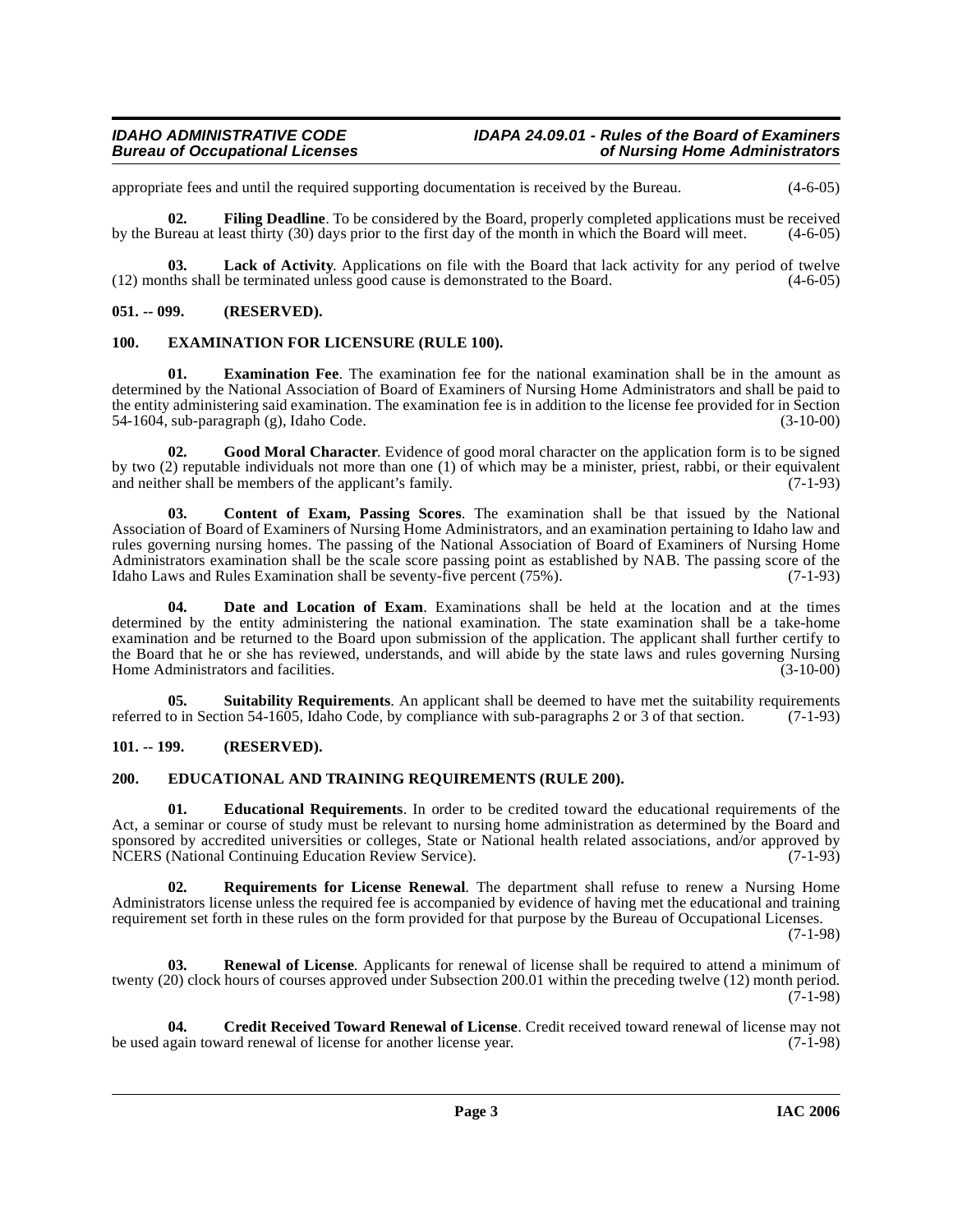### **Bureau of Occupational Licenses**

#### <span id="page-3-0"></span>**201. -- 299. (RESERVED).**

#### <span id="page-3-4"></span><span id="page-3-1"></span>**300. ENDORSEMENT (RULE 300).**

Each applicant for licensure by endorsement shall be required to document compliance with each of the following requirements. (4-6-05)

**01. A Valid License**. Hold a valid and current nursing home administrator license issued in another state.  $(4-6-05)$ 

**02. Experience**. Two (2) years of practice as a licensed nursing home administrator in another state.  $(4-6-05)$ 

**03. Criminal History**. Has not been found guilty or convicted or received a withheld judgment or suspended sentence for any felony or any crime involving moral turpitude or received discipline for a license offense in any state.  $(4-6-05)$ 

**04.** National Examination. Has taken and successfully passed the NAB examination. (4-6-05)

**05.** State Examination. Has taken and successfully completed the state of Idaho examination.

 $(4-6-05)$ 

**06. Affidavit**. Has certified under oath to abide by the laws and rules governing the practice of nursing ministration in Idaho. (4-6-05) home administration in Idaho.

#### <span id="page-3-2"></span>**301. -- 399. (RESERVED).**

#### <span id="page-3-6"></span><span id="page-3-3"></span>**400. NURSING HOME ADMINISTRATORS-IN-TRAINING (RULE 400).**

<span id="page-3-7"></span>**01. Related Health Care Field**. "Related health care field" shall mean a field in health care related to (7-1-93) administration.

<span id="page-3-8"></span>**02. Trainees**. Trainees must work on a full time basis in an Idaho licensed nursing home. Full time shall be a forty (40) hour per week work schedule with consideration for normal leave taken. Failure to comply with this rule or Section 54-1610, Idaho Code, shall not receive credit as a Nursing Home Administrator-In-Training.

 $(4-6-05)$ 

**a.** Each trainee shall register with the Board as a Nursing Home Administrator-In-Training (AIT) by submitting an application provided by the Board together with the required fee. The effective date of each AIT program shall be the date the Board approves the application. (3-13-02)

**b.** Quarterly reports for those trainees employed in a nursing home must reflect that the preceptor of the trainee has instructed, assisted and given assignments as deemed necessary to fulfill the requirements of Subsection 400.03. (7-1-98)

**03.** Nursing Home Administrator-in-Training Requirements. A Nursing Home Administrator-in-<br>shall be required to train in all phases of nursing home administration including the following: (7-1-93) Training shall be required to train in all phases of nursing home administration including the following:

<span id="page-3-5"></span>

| a. | Resident Care Management.                              | $(7-1-98)$ |
|----|--------------------------------------------------------|------------|
| b. | Personnel Management.                                  | $(7-1-93)$ |
| c. | Financial Management.                                  | $(7-1-93)$ |
| d. | Environmental Management.                              | $(7-1-98)$ |
| e. | Meeting Regulations and Governing Entities Directives. | $(7-1-98)$ |
|    |                                                        |            |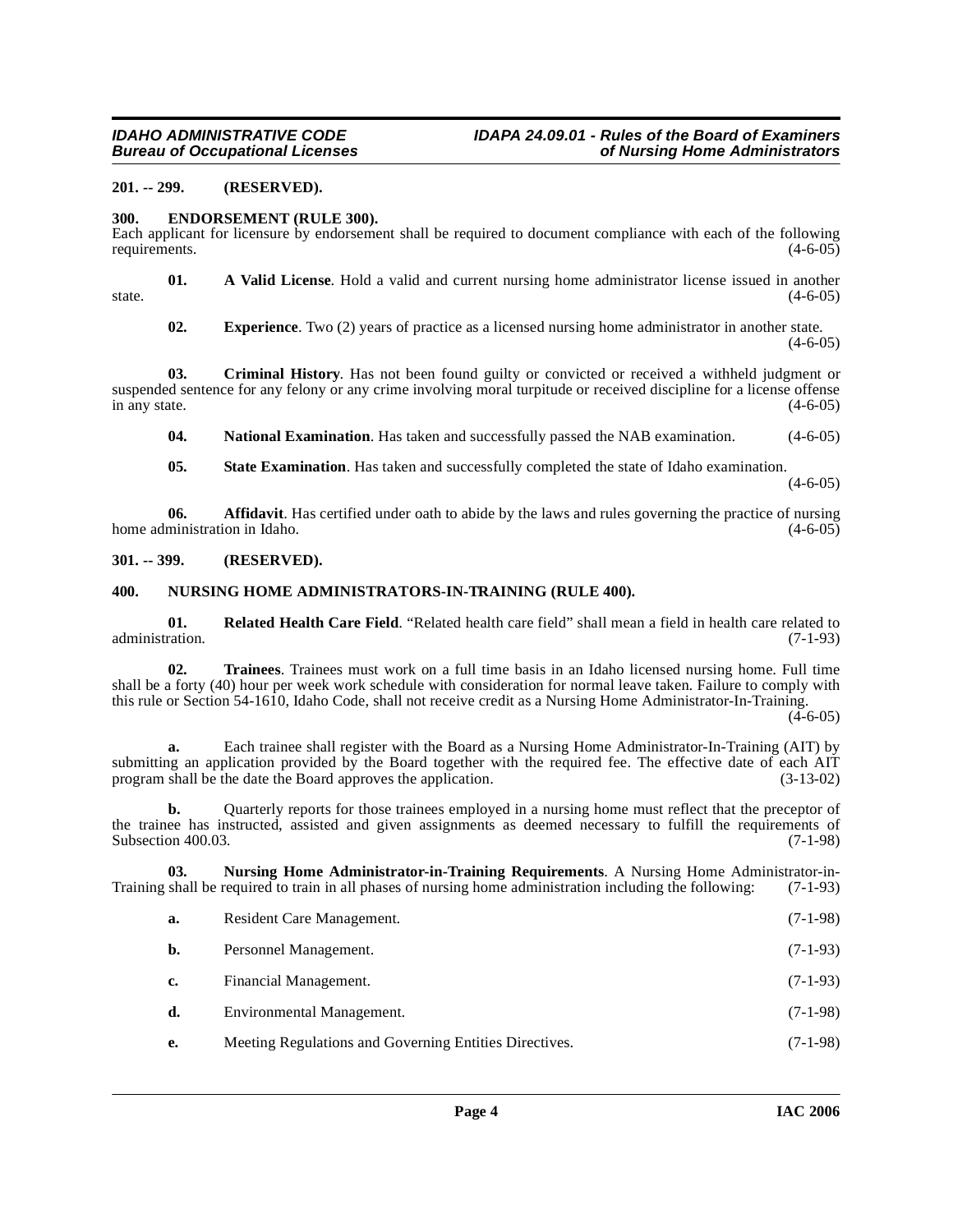### **Bureau of Occupational Licenses**

### **IDAHO ADMINISTRATIVE CODE IDAPA 24.09.01 - Rules of the Board of Examiners**

<span id="page-4-8"></span>**f.** Organizational Management. (7-1-98)

**g.** Completion of a specialized course of study in nursing home long-term health care administration approved by NAB or otherwise approved by the Board. (4-6-05)

**04. Facility Administrator**. The trainee must spend no less than thirty-two (32) hours a month with the preceptor in a training and/or observational situation in the six (6) areas of nursing home administration as outlined in Subsection 400.03. Quarterly reports must reflect particular emphasis on the six (6) phases of nursing home administration during the time spent in the nursing home. (5-3-03) home administration during the time spent in the nursing home.

#### <span id="page-4-10"></span>**05. Preceptor Certification**. (7-1-93)

**a.** A nursing home administrator who serves as a preceptor for a nursing home administrator-intraining must be certified by the Board of Examiners of Nursing Home Administrators. The Board will certify the Idaho licensed nursing home administrator to be a preceptor who: (7-1-98)

i. Is currently practicing as a nursing home administrator and who has practiced a minimum of two equative years as a nursing home administrator; and  $(7-1-98)$  $(2)$  consecutive years as a nursing home administrator; and

ii. Who successfully completes a six  $(6)$  clock hour preceptor orientation course approved by the  $(7-1-93)$ Board. (7-1-93)

**b.** The orientation course will cover the philosophy, requirements and practical application of the nursing home administrator-in-training program and a review of the six (6) phases of nursing home administration as outlined in Subsection 400.03. (7-1-93)

#### <span id="page-4-0"></span>**401. -- 449. (RESERVED).**

#### <span id="page-4-3"></span><span id="page-4-1"></span>**450. ADMINISTRATOR DESIGNEE QUALIFICATION (RULE 450).**

In order to practice as an administrator designee, an individual shall register with the Board as an Administrator Designee by submitting an application and providing documentation of each the following requirements. (3-13-02)

<span id="page-4-9"></span>

| -01. | <b>Good Moral Character.</b>                                                                         | $(3-13-02)$ |
|------|------------------------------------------------------------------------------------------------------|-------------|
|      | Submit references of good moral character from not less than three (3) persons other than relatives. | $(3-13-02)$ |

**b.** Certify they have not been found guilty or convicted of a felony or a misdemeanor involving moral turpitude.  $(3-13-02)$ turpitude. (3-13-02)

<span id="page-4-4"></span>

| 02. | Age. Provide proof of being at least twenty-one (21) years of age. | $(3-13-02)$ |
|-----|--------------------------------------------------------------------|-------------|
|-----|--------------------------------------------------------------------|-------------|

- <span id="page-4-6"></span>**03. Education**. Provide proof of either: (3-13-02)
- <span id="page-4-7"></span>**a.** A bachelors degree from an approved college or university, or (3-13-02)

**b.** Two (2) years of satisfactory practical experience in nursing home administration or a related health administration area for each year of the required education as set forth in Section 54-1605(3), Idaho Code; (3-13-02)

**04. Experience**. Provide proof of having one (1) year of management experience in a skilled nursing facility. Experience documented in Subsection 450.03.b. may also be used to meet this requirement. (3-13-02)

<span id="page-4-5"></span>**05. Authorization**. Submit an agreement signed by an Idaho Licensed Nursing Home Administrator act as a consultant to assist the designee in administrating the facility. (3-13-02) who will act as a consultant to assist the designee in administrating the facility.

#### <span id="page-4-2"></span>**451. -- 499. (RESERVED).**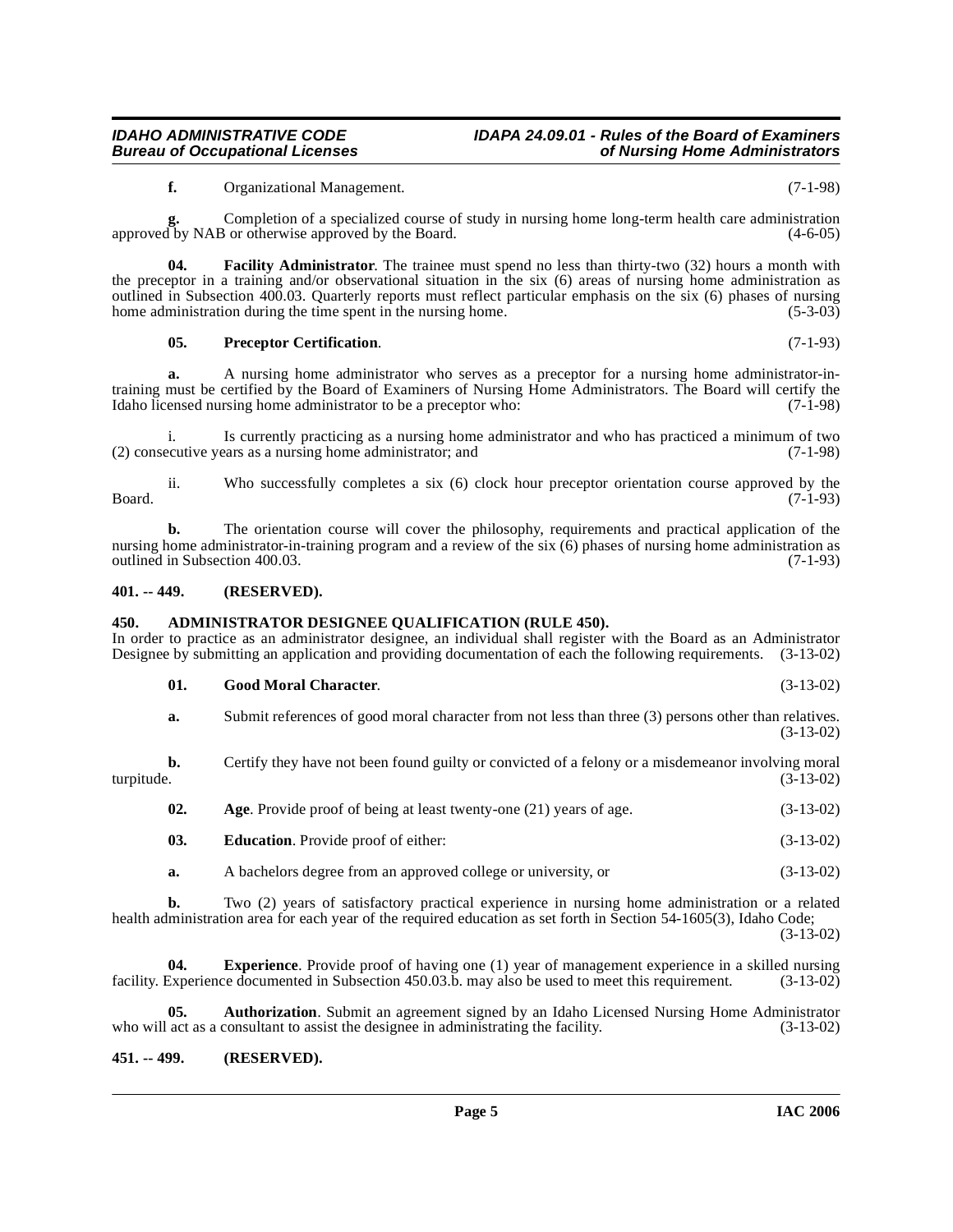#### <span id="page-5-11"></span><span id="page-5-0"></span>**500. PERMITS (RULE 500).**

<span id="page-5-13"></span>**01. Requirements for Issuance**. A temporary permit may be issued for one (1) year upon application and payment of fees. No more than one (1) temporary permit may be granted to any applicant for any reason.

(7-1-98)

<span id="page-5-9"></span>**02. Issuance of a Temporary Permit Does Not Obligate the Board**. Issuance of a temporary permit does not obligate the board to subsequently issue a license. Issuance of a subsequent license depends upon a successful application to the Board.  $(7-1-98)$ 

<span id="page-5-1"></span>**501. -- 599. (RESERVED).**

<span id="page-5-2"></span>**600. FEES (RULE 600).**

<span id="page-5-10"></span><span id="page-5-8"></span><span id="page-5-7"></span>

| 01. | <b>Original License and Annual Renewal Fee.</b>                                             | $(3-13-02)$ |
|-----|---------------------------------------------------------------------------------------------|-------------|
| a.  | Original license fee -- one hundred fifty dollars (\$150).                                  | $(3-13-02)$ |
| b.  | Annual renewal fee -- one hundred seventy-five dollars (\$175).                             | $(3-13-02)$ |
| 02. | <b>Application Fees.</b>                                                                    | $(3-10-00)$ |
| a.  | Original application fee -- one hundred dollars (\$100).                                    | $(3-13-02)$ |
| b.  | Endorsement application fee -- one hundred dollars (\$100).                                 | $(3-13-02)$ |
| 03. | <b>Temporary Fee.</b>                                                                       | $(3-13-02)$ |
| a.  | Temporary permit fee -- one hundred dollars (\$100).                                        | $(3-13-02)$ |
| b.  | Administrator-In-Training registration fee -- one hundred dollars (\$100).                  | $(3-13-02)$ |
| 04. | <b>License Reinstatement Fee.</b> License reinstatement fee -- one hundred dollars (\$100). | $(3-13-02)$ |

#### <span id="page-5-14"></span><span id="page-5-12"></span><span id="page-5-3"></span>**601. REISSUANCE OF A REVOKED LICENSE OR REGISTRATION.**

Application for the re-issuance of a license shall be made on the same form as an applicant for an original license and submit to a special examination at the discretion of the Board. (7-1-98) submit to a special examination at the discretion of the Board.

#### <span id="page-5-4"></span>**602. -- 699. (RESERVED).**

#### <span id="page-5-5"></span>**700. RULEMAKING HISTORY PRIOR TO JULY, 1993 (RULE 700).**

Adoption date December 7, 1978 Effective date January 1, 1979 Adoption date December 24, 1985 Effective date January 13, 1986 Effective date January 18, 1990 Adoption date March 26, 1993 Effective date April 15, 1993 (7-1-93)

#### <span id="page-5-6"></span>**701. -- 999. (RESERVED).**